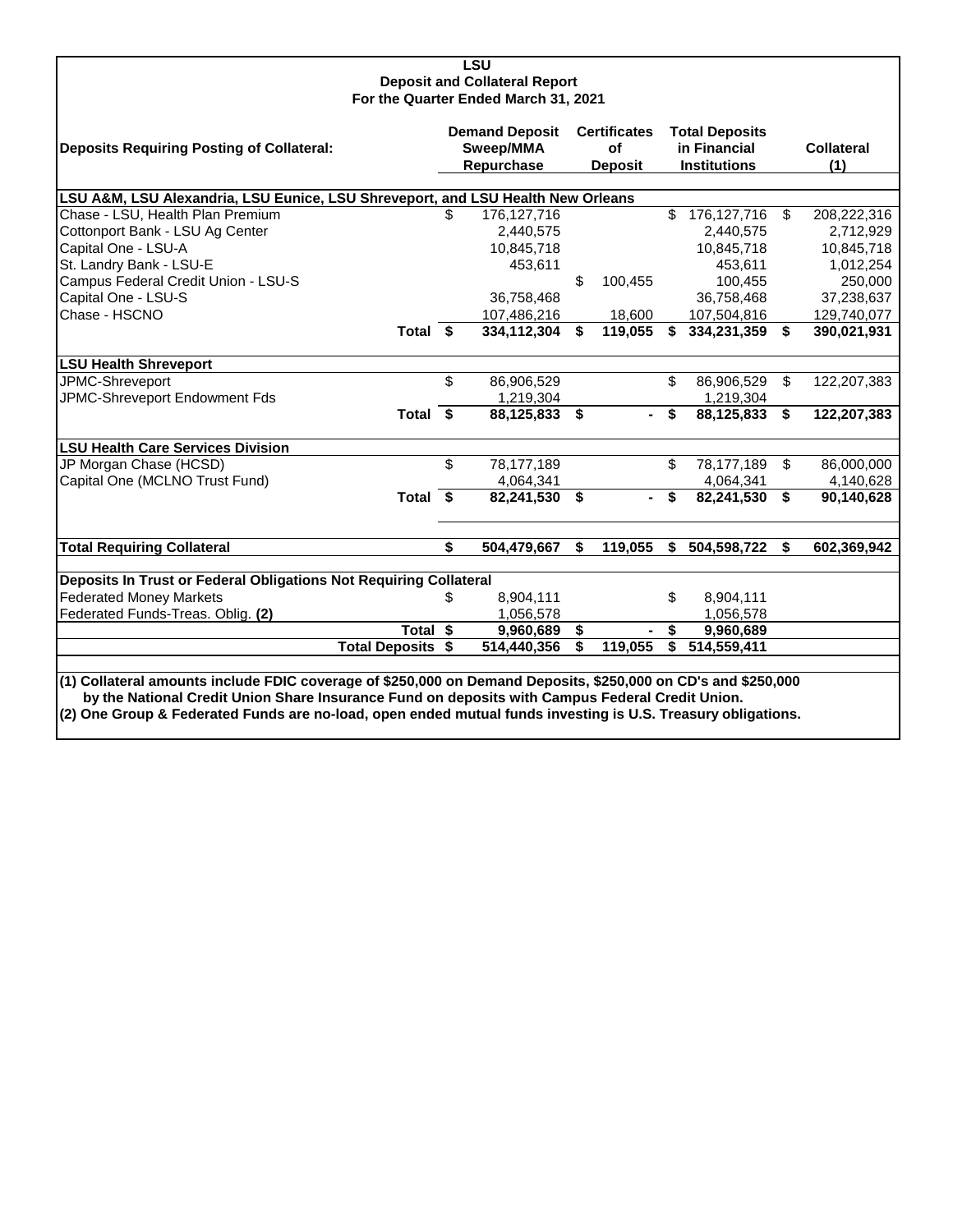## **LSU Investment Summary For the Quarter Ended March 31, 2021**

|                                           | As of 7/1/2020               |                        | As of 9/30/2020        | As of 12/31/2020           |                            |                        | As of 3/31/2021        | As of 06/30/2021 |                     |
|-------------------------------------------|------------------------------|------------------------|------------------------|----------------------------|----------------------------|------------------------|------------------------|------------------|---------------------|
| <b>Fund Description</b>                   | Value                        | Cost                   | <b>Market Value</b>    | Cost                       | <b>Market Value</b>        | Cost                   | <b>Market Value</b>    | Cost             | <b>Market Value</b> |
| <b>Current Funds</b>                      |                              |                        |                        |                            |                            |                        |                        |                  |                     |
| Cash/Sweeps                               | \$375,120,082                | \$580,056,212          | \$580,056,212          | \$547,947,589              | \$547,947,589              | \$499,196,022          | \$499,196,022          | \$0              | \$0                 |
| Money Market Accounts/Repos               | \$0                          | \$8,930,221            | \$8,930,221            | \$8,058,226                | \$8,058,226                | \$527,464              | \$527,464              | \$0              | \$0                 |
| Certificates of Deposit                   | \$100,413                    | \$100,411              | \$100,411              | \$100,455                  | \$100,455                  | \$100,455              | \$100,455              | \$0              |                     |
| <b>Treasury Notes</b>                     | \$34,083,826                 | \$33,261,475           | \$34,653,588           | \$34,100,069               | \$35,307,018               | \$57,667,282           | \$58,109,987           | \$0              | $$0$<br>$$0$        |
| CMO's                                     | \$13,289,523                 | \$12,690,922           | \$12,715,426           | \$12,113,675               | \$12,137,860               | \$11,617,305           | \$11,670,077           | \$0              | \$0                 |
| <b>Agency Securities</b>                  | \$54,110,875                 | \$67,077,178           | \$68,724,705           | \$68,351,528               | \$69,745,410               | \$108,151,280          | \$106,291,332          | \$0              | \$0                 |
| Mortgaged Backed Securities               | \$42,826,102                 | \$39,274,622           | \$39,830,857           | \$12,615,757               | \$12,896,709               | \$11,100,335           | \$11,221,877           | \$0              | \$0                 |
| <b>Equity Securities</b>                  | \$55,912                     | \$0                    | \$56,907               | \$0                        | \$71,880                   | \$0                    | \$93,069               | \$0              | \$0                 |
| <b>Municipal Bonds</b>                    | \$118,337,558                | \$119,421,589          | \$121,288,094          | \$154,584,896              | \$155,773,477              | \$191,223,906          | \$187,336,284          | \$0              | \$0                 |
| Corporate Bonds                           | \$159,589,112                | \$140.372.399          | \$148,885,753          | \$148,378,235              | \$158,838,357              | \$184,606,744          | \$186,762,130          | \$0              | \$0                 |
| <b>Total</b>                              | \$797,513,403                | \$1,001,185,029        | \$1,015,242,174        | \$986,250,430              | \$1,000,876,981            | \$1,064,190,793        | \$1,061,308,697        | \$0              | \$0                 |
|                                           |                              |                        |                        |                            |                            |                        |                        |                  |                     |
| <b>Endowment Funds</b>                    |                              |                        |                        |                            |                            |                        |                        |                  |                     |
| Cash/Sweeps                               | \$1,428,396                  | \$1,284,010            | \$1,284,010            | \$1,277,467                | \$1,277,467                | \$1,219,304            | \$1,219,304            | \$0              | \$0                 |
| Money Market Accounts/Repos               | \$36,872                     | \$791,886              | \$791,886              | \$534,617                  | \$534,617                  | \$138,786              | \$138,786              | \$0              | \$0                 |
| <b>Certificates of Deposit</b>            | \$18,600                     | \$18,600               | \$18,600               | \$18,600                   | \$18,600                   | \$18,600               | \$18,600               | \$0              | $$^{6}_{80}_{80}$   |
| <b>Agency Securities</b>                  | \$1,380,320                  | \$1,315,805            | \$1,379,514            | \$1,315,805                | \$1,373,161                | \$2,481,905            | \$2,486,483            | \$0              |                     |
| Mortgaged Backed Securities               | \$1,608,820                  | \$1,411,674            | \$1,518,819            | \$1,406,900                | \$1,515,269                | \$1,212,575            | \$1,293,263            | \$0              |                     |
| <b>Equity Securities</b>                  | \$9,965,087                  | \$5,028,188            | \$9,995,603            | \$4,816,366                | \$10,521,975               | \$4,904,145            | \$11,064,553           | \$0              |                     |
| <b>Mutual Funds</b>                       | \$67,050,161                 | \$60,529,377           | \$69,560,847           | \$63,376,325               | \$75,276,849               | \$64,551,193           | \$75,584,518           | \$0              | \$0                 |
| <b>Municipal Bonds</b>                    | \$2,769,136                  | \$2,689,578            | \$2,781,804            | \$4,256,683                | \$4,326,428                | \$4,256,683            | \$4,171,869            | \$0              | \$0                 |
| Corporate Bonds                           | \$8,780,099                  | \$8,727,513            | \$9,376,642            | \$8,235,273                | \$8,922,543                | \$7,740,857            | \$8,061,838            | \$0              | \$0                 |
| <b>Total</b>                              | \$93,037,491                 | \$81,796,631           | \$96,707,725           | \$85,238,036               | \$103,766,909              | \$86,524,048           | \$104,039,214          | \$0              | \$0                 |
| <b>Other Funds</b>                        |                              |                        |                        |                            |                            |                        |                        |                  |                     |
| Cash/Sweeps                               | \$4,798,073                  | \$3,698,689            | \$3,698,689            | \$3,940,264                | \$3,940,264                | \$4,064,341            | \$4,064,341            | \$0              | \$0                 |
| Money Market Accounts/Repos               | \$31,382,800                 | \$9,217,020            | \$9,217,020            | \$16,539,474               | \$16,539,474               | \$9,294,439            | \$9,294,439            | \$0              | \$0                 |
| <b>Equity Securities</b>                  | \$221,811                    | \$0                    | \$170,277              | \$0                        | \$209,411                  | \$0                    | \$276,917              | \$0              | \$0                 |
| <b>Total</b>                              | \$36,402,684                 | \$12,915,709           | \$13,085,986           | \$20,479,738               | \$20,689,149               | \$13,358,780           | \$13,635,697           | \$0              | \$0                 |
| <b>Grand Total</b>                        | \$926,953,578                | \$1,095,897,369        | \$1,125,035,885        | \$1,091,968,204            | \$1,125,333,039            | \$1,164,073,621        | \$1,178,983,608        | \$0              | \$0                 |
|                                           |                              |                        |                        |                            |                            |                        |                        |                  |                     |
| <b>Deposits in Financial Institutions</b> |                              |                        |                        |                            |                            |                        |                        |                  |                     |
| Total Cash/Sweeps/MMA/Repos               | \$412,766,223                | \$603,978,038          | \$603,978,038          | \$578,297,637              | \$578,297,637              | \$514,440,356          | \$514,440,356          | \$0              | \$0                 |
| <b>Total Certificates of Deposit</b>      | \$119,013                    | \$119.011              | \$119,011              | \$119,055                  | \$119,055                  | \$119,055              | \$119,055              | \$0              | \$0                 |
| <b>Total Deposits</b>                     | \$412,885,236                | \$604,097,049          | \$604,097,049          | \$578,416,692              | \$578,416,692              | \$514,559,411          | \$514,559,411          | \$0              | \$0                 |
| <b>Other Investments</b>                  |                              |                        |                        |                            |                            |                        |                        |                  |                     |
| <b>Treasury Notes</b>                     | \$34,083,826                 | \$33,261,475           | \$34,653,588           | \$34,100,069               | \$35,307,018               | \$57,667,282           | \$58,109,987           | \$0              | \$0                 |
| CMO's                                     | \$13,289,523                 | \$12,690,922           | \$12,715,426           | \$12,113,675               | \$12,137,860               | \$11,617,305           | \$11,670,077           | \$0              | $\overline{\$0}$    |
| Agency Securities                         | \$55,491,195                 | \$68,392,983           | \$70,104,219           | \$69,667,333               | \$71,118,571               | \$110,633,185          | \$108,777,815          | \$0              | \$0                 |
| Mortgaged Backed Securities               | \$44,434,922                 | \$40,686,296           | \$41,349,676           | \$14,022,657               | \$14,411,978               | \$12,312,910           | \$12,515,140           | \$0              | \$0                 |
| <b>Equity Securities</b>                  | \$10,242,810                 | \$5,028,188            | \$10,222,787           | \$4,816,366                | \$10,803,266               | \$4,904,145            | \$11,434,539           | \$0              | \$0                 |
| <b>Mutual Funds</b>                       | \$67,050,161                 | \$60,529,377           | \$69,560,847           | \$63,376,325               | \$75,276,849               | \$64,551,193           | \$75,584,518           | \$0              | \$0                 |
| <b>Municipal Bonds</b>                    | \$121,106,694                | \$122,111,167          | \$124,069,898          | \$158,841,579              | \$160,099,905              | \$195,480,589          | \$191,508,153          | \$0              | \$0                 |
| Corporate Bonds                           | \$168,369,211                | \$149,099,912          | \$158,262,395          | \$156,613,508              | \$167,760,900              | \$192,347,601          | \$194,823,968          | \$0              | \$0                 |
| <b>Total Other</b>                        | \$514,068,342                | \$491,800,320          | \$520,938,836          | \$513,551,512              | \$546,916,347              | \$649,514,210          | \$664,424,197          | \$0              | \$0                 |
| <b>Grand Total</b>                        | \$926,953,578                | \$1,095,897,369        | \$1,125,035,885        | \$1,091,968,204            | \$1,125,333,039            | \$1,164,073,621        | \$1,178,983,608        | \$0              | \$0                 |
| <b>LSU Paid Campuses</b>                  |                              |                        |                        |                            |                            |                        |                        |                  |                     |
| <b>Current Funds</b>                      |                              |                        |                        |                            |                            |                        |                        |                  |                     |
| Cash/Sweeps                               | \$233,311,025                | \$414,498,300          | \$414,498,300          | \$352,149,478              | \$352,149,478              | \$334,112,304          | \$334,112,304          |                  |                     |
| Money Market Accounts/Repos               |                              | \$8,930,221            | \$8,930,221            | \$8,058,226                | \$8,058,226                | \$527,464              | \$527,464              |                  |                     |
| Certificates of Deposit                   | \$100,413                    | \$100,411              | \$100,411              | \$100,455                  | \$100,455                  | \$100,455              | \$100,455              |                  |                     |
| <b>Treasury Notes</b>                     |                              |                        |                        |                            |                            | \$9,920,312            | \$9,815,600            |                  |                     |
| CMO's                                     | \$13,289,523                 | \$12,690,922           | \$12,715,426           | \$12,113,675               | \$12,137,860               | \$11,617,305           | \$11,670,077           |                  |                     |
| <b>Agency Securities</b>                  | \$47,010,006                 | \$61,971,133           | \$63,641,495           | \$63,267,989               | \$64,708,163               | \$96,796,768           | \$95,095,029           |                  |                     |
| Mortgaged Backed Securities               | \$42,813,155                 | \$39,261,335           | \$39,818,037           | \$12,602,605               | \$12,884,013               | \$11,087,344           | \$11,209,325           |                  |                     |
| <b>Equity Securities</b>                  | \$55,912                     |                        | \$56,907               |                            | \$71,880                   |                        | \$93,069               |                  |                     |
| <b>Municipal Bonds</b>                    | \$110,753,126                | \$111,212,249          | \$112,961,740          | \$141,501,351              | \$143,682,671              | \$171,380,036          | \$167,740,635          |                  |                     |
| Corporate Bonds                           | \$127.532.047                | \$110.145.502          | \$116.902.723          | \$109.399.635              | \$117.049.450              | \$139,306,860          | \$140,598,332          |                  |                     |
| <b>Total</b>                              | \$574,865,207                | \$758,810,073          | \$769,625,260          | \$699,193,414              | \$710,842,196              | \$774,848,848          | \$770,962,290          | \$0              | \$0                 |
|                                           |                              |                        |                        |                            |                            |                        |                        |                  |                     |
| <b>Endowment Funds</b>                    |                              |                        |                        |                            |                            |                        |                        |                  |                     |
| Money Market Accounts/Repos               | \$36,872                     | \$791,886              | \$791,886              | \$534,617                  | \$534,617                  | \$138,786              | \$138,786              |                  |                     |
| <b>Certificates of Deposit</b>            | \$18,600                     | \$18,600               | \$18,600               | \$18,600                   | \$18,600                   | \$18,600               | \$18,600               |                  |                     |
| <b>Agency Securities</b>                  | \$1,380,320                  | \$1,315,805            | \$1,379,514            | \$1,315,805                | \$1,373,161                | \$2,481,905            | \$2,486,483            |                  |                     |
| Mortgaged Backed Securities               | \$1,608,820                  | \$1,411,674            | \$1,518,819            | \$1,406,900                | \$1,515,269                | \$1,212,575            | \$1,293,263            |                  |                     |
| <b>Equity Securities</b>                  | \$9,948,283                  | \$5,020,538            | \$9,978,358            | \$4,808,716                | \$10,504,405               | \$4,896,495            | \$11,046,681           |                  |                     |
| <b>Municipal Bonds</b>                    | \$2,769,136                  | \$2,689,578            | \$2,781,804            | \$4,256,683                | \$4,326,428                | \$4,256,683            | \$4,171,869            |                  |                     |
| Corporate Bonds                           | \$8,780,099                  | \$8,727,513            | \$9,376,642            | \$8,235,273                | \$8,922,543                | \$7,740,857            | \$8,061,838            |                  |                     |
| <b>Total</b>                              | \$24,542,130                 | \$19,975,594           | \$25,845,623           | \$20,576,594               | \$27,195,023               | \$20,745,901           | \$27,217,520           | \$0              | \$0                 |
| <b>Other Funds</b>                        |                              |                        |                        |                            |                            |                        |                        |                  |                     |
|                                           |                              |                        |                        |                            |                            |                        |                        |                  |                     |
| Money Market Accounts/Repos<br>Total      | \$22,490,726<br>\$22,490,726 | \$320,912<br>\$320,912 | \$320,912<br>\$320,912 | \$7,639,359<br>\$7,639,359 | \$7,639,359<br>\$7,639,359 | \$390,328<br>\$390,328 | \$390,328<br>\$390,328 | \$0              | \$0                 |
|                                           |                              |                        |                        |                            |                            |                        |                        |                  |                     |
| <b>Grand Total</b>                        | \$621,898,063                | \$779,106,579          | \$795,791,795          | \$727,409,367              | \$745,676,578              | \$795,985,077          | \$798,570,138          | \$0              | \$0                 |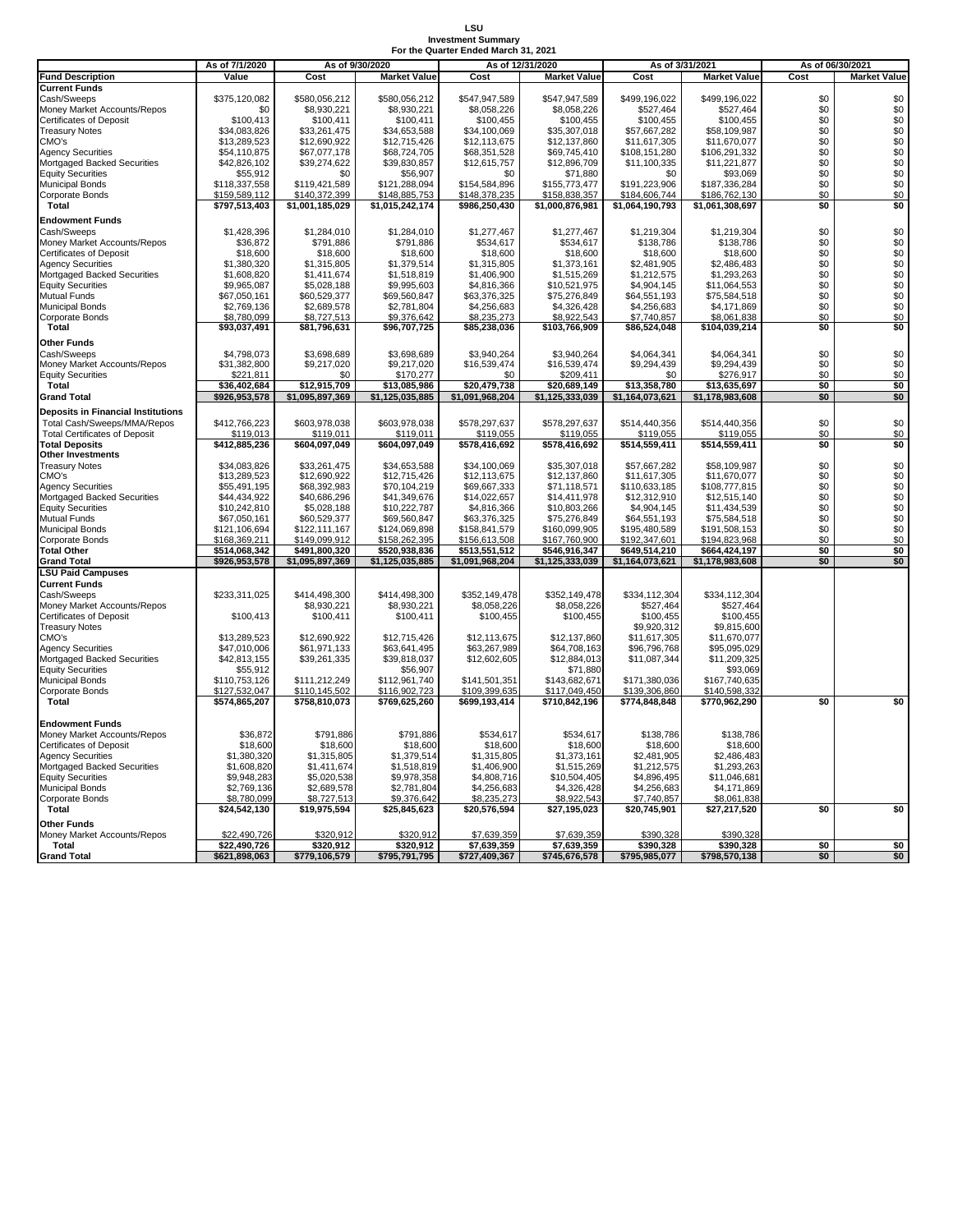| LSU                       |  |                                      |  |  |  |  |  |  |  |  |
|---------------------------|--|--------------------------------------|--|--|--|--|--|--|--|--|
| <b>Investment Summary</b> |  |                                      |  |  |  |  |  |  |  |  |
|                           |  | For the Quarter Ended March 31, 2021 |  |  |  |  |  |  |  |  |

|                              | As of 7/1/2020<br>As of 9/30/2020 |                 |                     |                 | As of 12/31/2020    | As of 3/31/2021 |                     |      | As of 06/30/2021    |
|------------------------------|-----------------------------------|-----------------|---------------------|-----------------|---------------------|-----------------|---------------------|------|---------------------|
| <b>Fund Description</b>      | Value                             | Cost            | <b>Market Value</b> | Cost            | <b>Market Value</b> | Cost            | <b>Market Value</b> | Cost | <b>Market Value</b> |
| <b>LSU Health Shreveport</b> |                                   |                 |                     |                 |                     |                 |                     |      |                     |
| <b>Current Funds</b>         |                                   |                 |                     |                 |                     |                 |                     |      |                     |
| Cash/Sweeps S.               | \$65,852,590                      | \$89,514.968    | \$89,514,968        | \$87.421.931    | \$87.421.931        | \$86,906,529    | \$86,906,529        |      |                     |
| <b>Cash/Sweeps</b>           | \$65,852,590                      | \$89,514,968    | \$89,514,968        | \$87,421,931    | \$87,421,931        | \$86,906,529    | \$86,906,529        | \$0  | \$0                 |
| <b>Treasury Notes</b>        | \$34.083.826                      | \$33,261,475    | \$34,653,588        | \$34,100,069    | \$35,307,018        | \$47,746,970    | \$48,294,387        |      |                     |
| <b>Agency Securities</b>     | \$7,100,869                       | \$5,106,045     | \$5,083,210         | \$5,083,539     | \$5,037,247         | \$11,354,512    | \$11,196,303        |      |                     |
| Mortgaged Backed Securities  | \$12.947                          | \$13,287        | \$12,820            | \$13,152        | \$12,696            | \$12,991        | \$12,552            |      |                     |
| <b>Municipal Bonds</b>       | \$7,584,432                       | \$8,209,340     | \$8,326,354         | \$13,083,545    | \$12,090,806        | \$19,843,870    | \$19,595,649        |      |                     |
| Corporate Bonds              | \$32,057,065                      | \$30,226,897    | \$31,983,030        | \$38,978,600    | \$41,788,907        | \$45,299,884    | \$46,163,798        |      |                     |
| <b>Total</b>                 | \$146,691,729                     | \$166,332,012   | \$169,573,970       | \$178,680,836   | \$181,658,605       | \$211,164,756   | \$212,169,218       | \$0  | \$0                 |
| <b>Endowment Funds</b>       |                                   |                 |                     |                 |                     |                 |                     |      |                     |
| Cash/Sweeps                  | \$1,428,396                       | \$1,284,010     | \$1,284,010         | \$1,277,467     | \$1,277,467         | \$1,219,304     | \$1,219,304         |      |                     |
| <b>Equity Securities</b>     | \$16,804                          | \$7,650         | \$17.245            | \$7,650         | \$17,570            | \$7,650         | \$17,872            |      |                     |
| <b>Mutual Funds</b>          | \$67.050.161                      | \$60,529,377    | \$69,560,847        | \$63,376,325    | \$75,276,849        | \$64,551,193    | \$75,584,518        |      |                     |
| <b>Total</b>                 | \$68,495,361                      | \$61,821,037    | \$70.862.102        | \$64,661,442    | \$76,571,886        | \$65,778,147    | \$76,821,694        | \$0  | \$0                 |
| <b>Grand Total</b>           | \$215.187.090                     | \$228.153.049   | \$240.436.072       | \$243.342.278   | \$258.230.491       | \$276.942.903   | \$288.990.912       | \$0  | \$0                 |
| <b>LSU HCSD</b>              |                                   |                 |                     |                 |                     |                 |                     |      |                     |
| <b>Current Funds</b>         |                                   |                 |                     |                 |                     |                 |                     |      |                     |
| Cash/Sweeps                  | \$75.956.467                      | \$76.042.944    | \$76,042,944        | \$108,376,180   | \$108,376,180       | \$78,177,189    | \$78,177,189        |      |                     |
| <b>Total</b>                 | \$75,956,467                      | \$76,042,944    | \$76,042,944        | \$108.376.180   | \$108,376,180       | \$78,177,189    | \$78,177,189        | \$0  | \$0                 |
| <b>Other Funds</b>           |                                   |                 |                     |                 |                     |                 |                     |      |                     |
| Cash/Sweeps                  | \$4.798.073                       | \$3,698,689     | \$3.698.689         | \$3.940.264     | \$3.940.264         | \$4.064.341     | \$4.064.341         |      |                     |
| Money Market Accounts/Repos  | \$8.892.074                       | \$8,896,108     | \$8,896,108         | \$8,900,115     | \$8,900.115         | \$8,904,111     | \$8,904,111         |      |                     |
| <b>Equity Securities</b>     | \$221,811                         | \$0             | \$170.277           |                 | \$209.411           |                 | \$276.917           |      |                     |
| <b>Total</b>                 | \$13.911.958                      | \$12,594,797    | \$12,765,074        | \$12,840,379    | \$13.049.790        | \$12,968,452    | \$13,245,369        | \$0  | \$0                 |
| <b>Grand Total</b>           | \$89,868,425                      | \$88,637,741    | \$88,808,018        | \$121,216,559   | \$121,425,970       | \$91,145,641    | \$91,422,558        | \$0  | \$0                 |
|                              |                                   |                 |                     |                 |                     |                 |                     |      |                     |
| <b>System Total</b>          | \$926,953,578                     | \$1,095,897,369 | \$1,125,035,885     | \$1,091,968,204 | \$1,125,333,039     | \$1,164,073,621 | \$1,178,983,608     | \$0  | \$0                 |

\* Negative balance in the cash/Sweeps section of the current funds does not respresent an actual negative bank balance, rather it represents a timing difference of the allocation of the current funds.<br>\*\* Small endowment fu

\*\*\* LSU Paid Campuses include the following: LSU, LSU Ag Center, LSUA, LSUE, LSUS, LSU Health New Orleans, and the LSU Pennington Biomedical Research Center.

Disclaimer: Pursuant to PM-9, corporate bonds/notes only available for investment beginning 7-1-2011. Louisiana law provides for restrictions on maturity and allocation and may effect benchmark comparisons.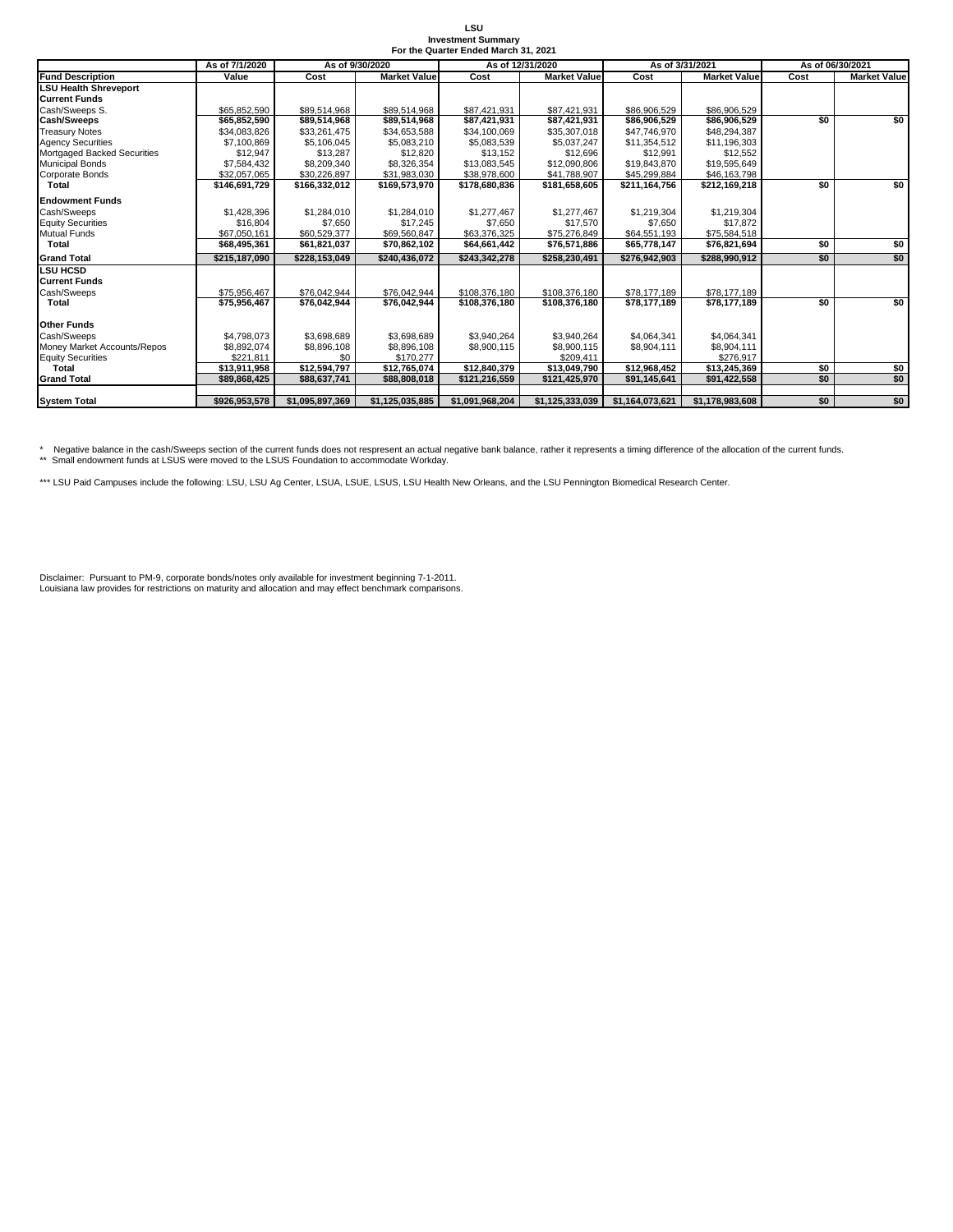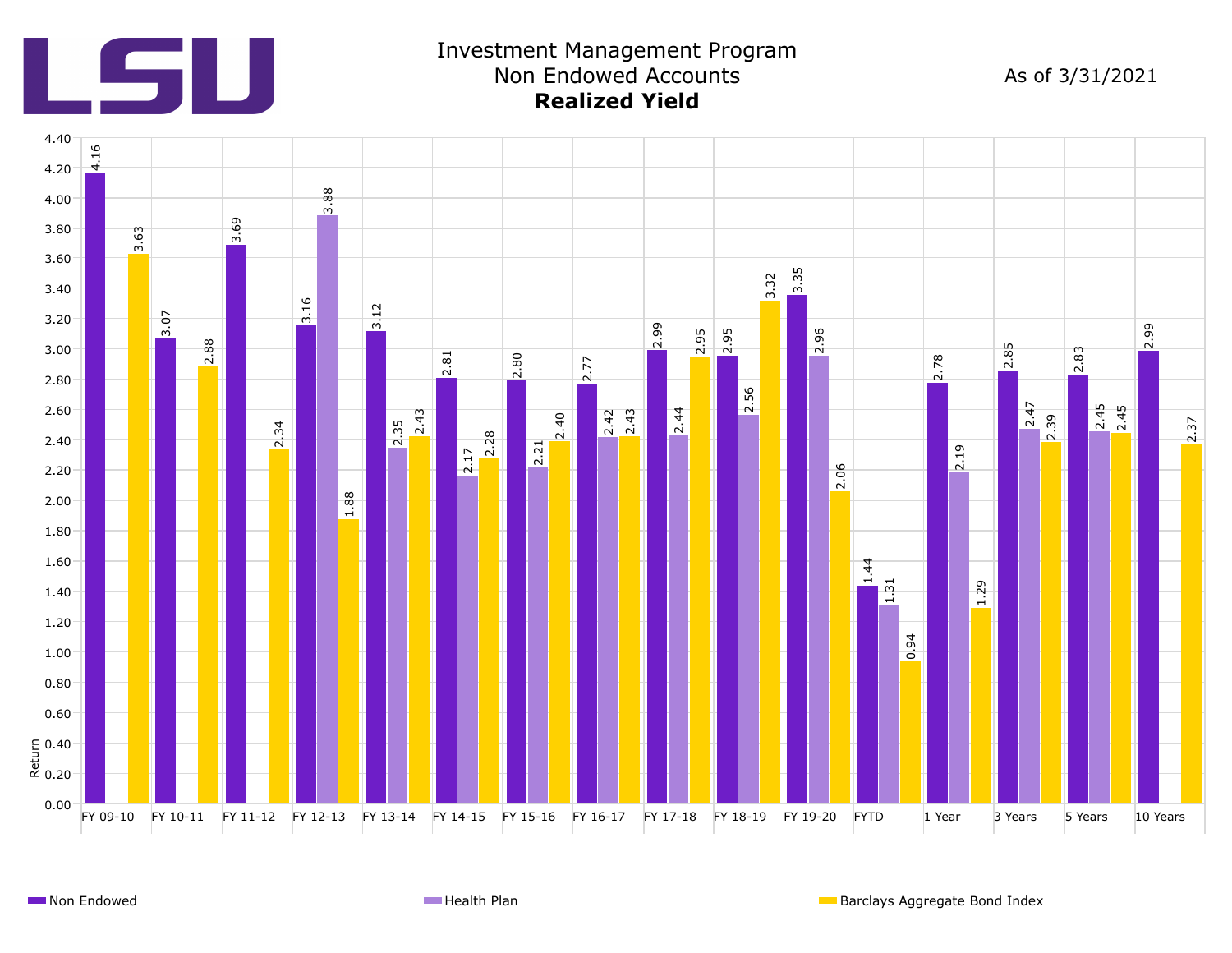![](_page_4_Picture_0.jpeg)

## Investment Management Program Non Endowed Accounts **Total Return**

As of 3/31/2021

![](_page_4_Figure_3.jpeg)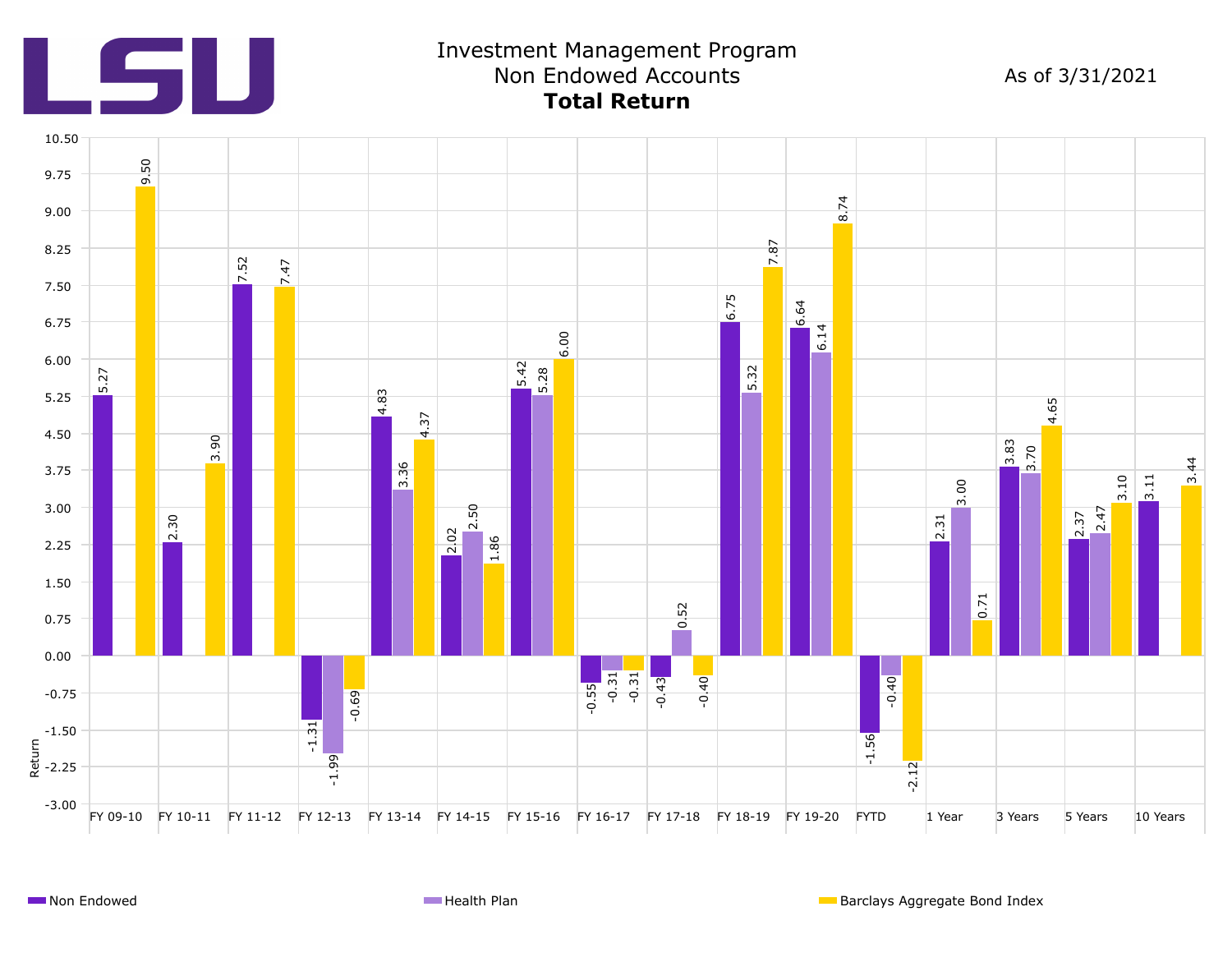## **Performance Relative to Peer Group**

Peer Group (5-95%): All Managed Investments - U.S. - Intermediate Core Bond

![](_page_5_Figure_2.jpeg)

◆ Non Endowed <br>● Non Endowed Supervisor And Health Plan Barclays Aggregate Bond Index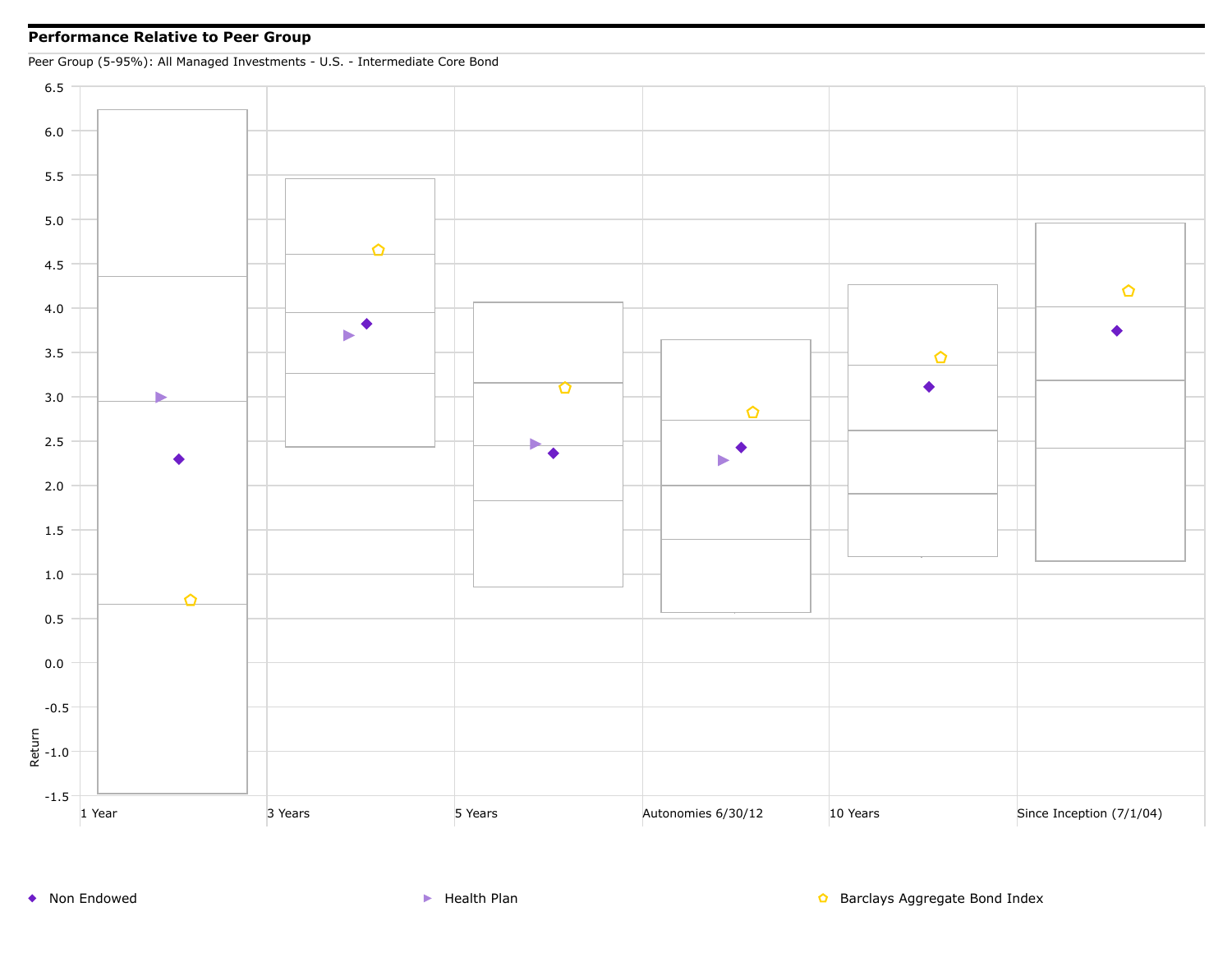![](_page_6_Picture_0.jpeg)

## Investment Management Program Endowed Accounts **Realized Yield**

As of 3/31/2021

![](_page_6_Figure_3.jpeg)